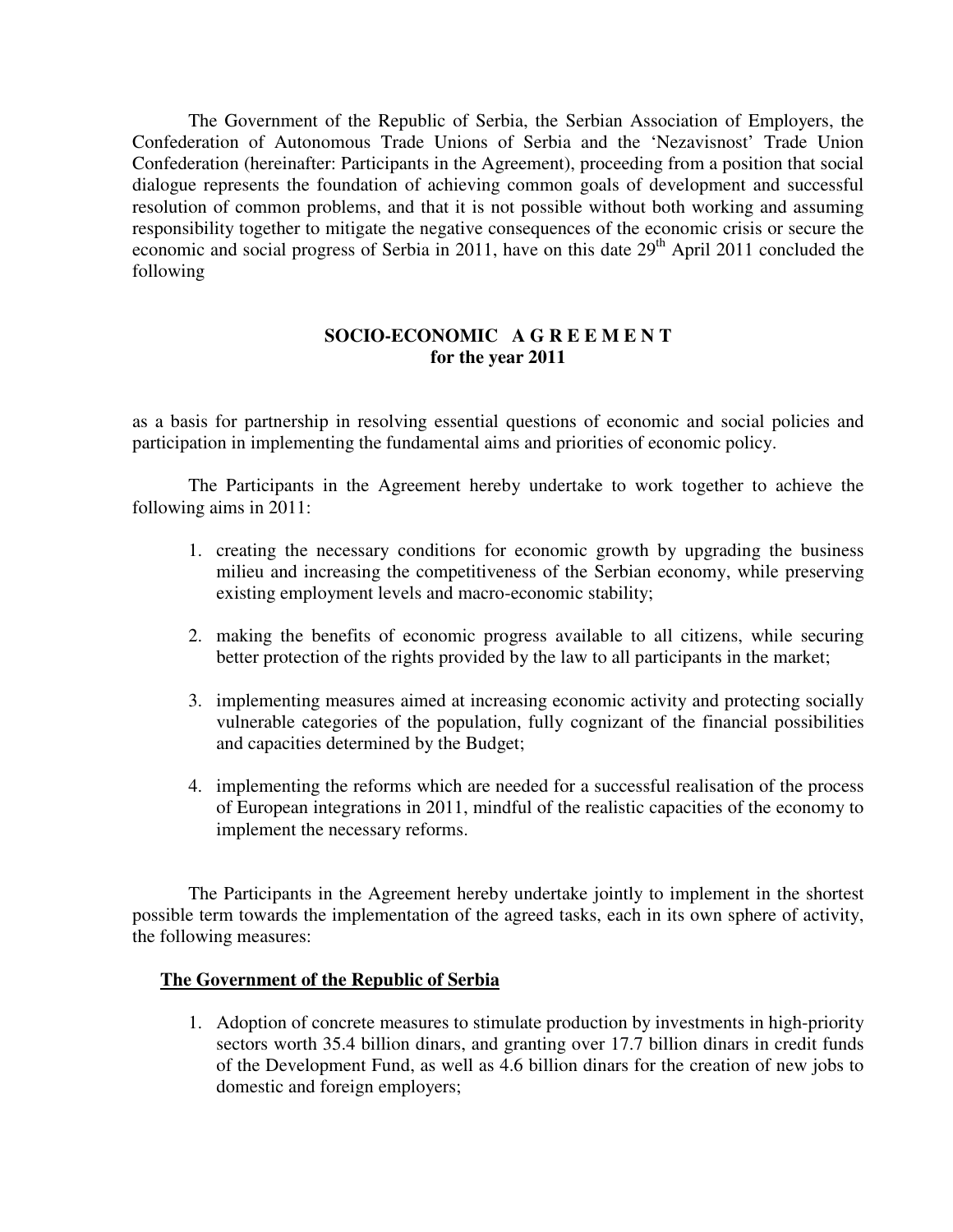- 2. Supplying the market with the most important food products (flour, milk, meat, edible oil, sugars etc.) and fuels at stable prices, in which process the Government will intervene in the event of a disruption of the balance between the market prices of these products and employed persons' earnings;
- 3. Providing incentives for the development of agricultural production by adopting a comprehensive agrarian plan by the end of May which includes a system of subsidies aimed at increasing yields and a higher degree of finalisation of products, an alteration of the agrarian structure and investment in the development of livestock raising, especially in the country's underdeveloped areas;
- 4. Support for the export-oriented sectors of the Serbian economy by establishing a Development Bank by the end of the year;
- 5. Determining, no later than the end of June, the dynamics of fulfilling the obligations the state and other public institutions have to employers for the performance of works and services rendered, as well as work on harmonising legislation in respect of financial discipline;
- 6. Defining a proposal for increasing the amount of the non-taxable part of earnings, by the end of June, with the approval of the Socio-Economic Council;
- 7. Granting precedence to domestic enterprises in public procurement procedures, in accordance with the law;
- 8. Covering unpaid contributions to the Pension and Disability Insurance Fund, from 2011 Budget funds, for the  $1<sup>st</sup>$  January 2004 –  $31<sup>st</sup>$  December 2010 period;
- 8а**.** Extending the validity of health insurance cards to all employed persons (who have paid health insurance contributions for the current periods but have arrears), in accordance with the law;
- 9. At the expiry of the current General Collective Agreement, negotiations will be initiated on the contents of a new one;
- 10. Implementation of concluded collective agreements by adopting a decision on an extended effect;
- 11. Increasing the minimum wage, without tax and contributions, from the current 95.00 dinars (net) to 102.00 dinars (net) per hour of work for the June-December 2011 period;
- 12. Additional social protection of population groups which have difficulty finding work or are otherwise vulnerable by implementing a new Law on Social Protection, for the development of services of social protection and assisting employment in 82 of the least developed municipalities (Group 3 and Group 4 on the development scale) in an amount of 400 million dinars, and for persons with disabilities in an amount of three million euros;
- 13. Adoption, by the end of June, of a Draft Law on Revisions of the Law on Contributions for Mandatory Social Insurance under which women who are entrepreneurs who use maternity leave but continue performing their business activity through a supervisor are not forced to pay contributions for pension and disability insurance twice;
- 14. More effective protection of the rights of all market participants, employees and employers, and upgrading inspectorial controls in all sectors of the commercial milieu, in which process in the area of labour law, local labour inspectorates will organise once a month meetings with trade unions and employers and resolve outstanding problems;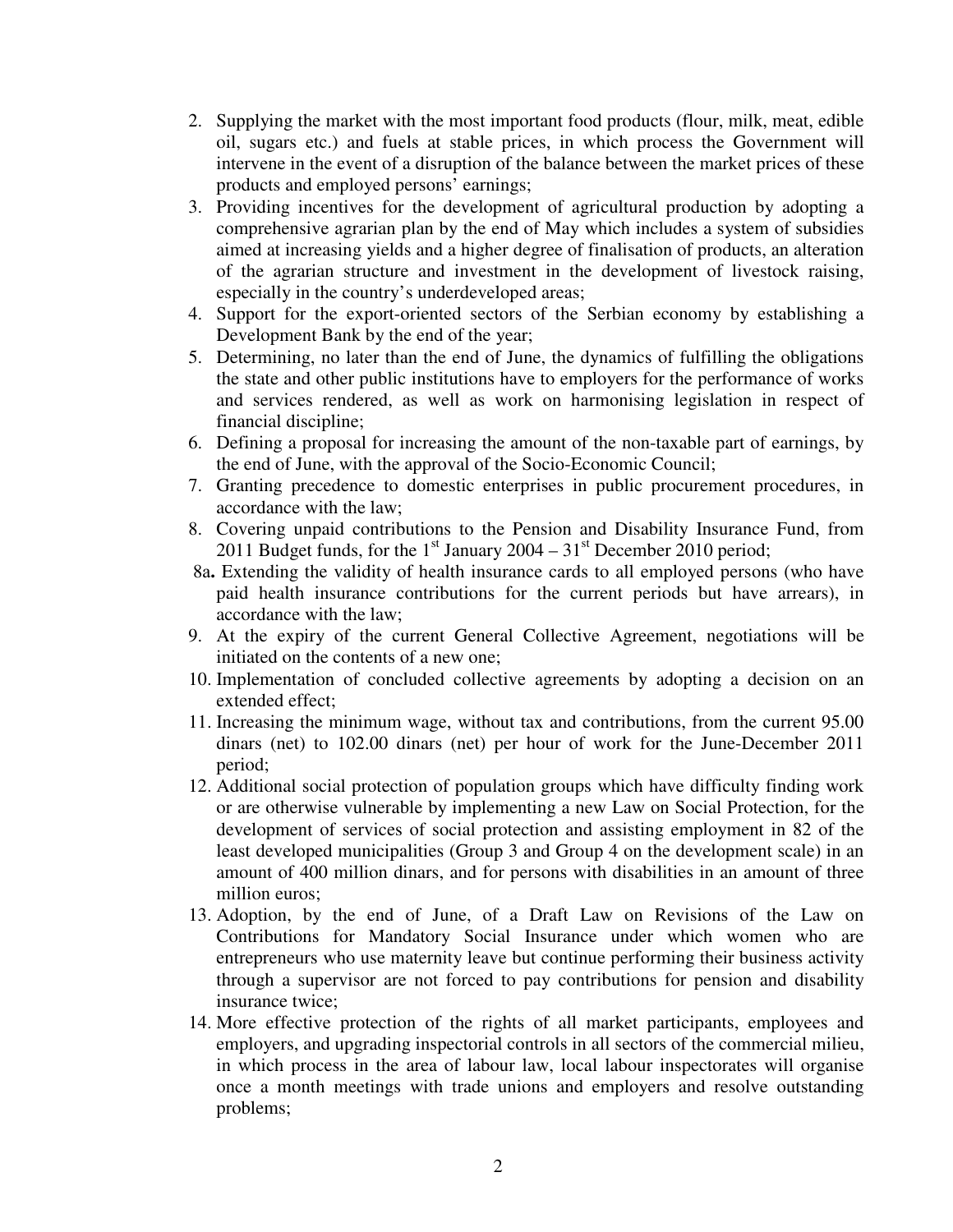- 15. New laws will be adopted or existing ones revised (The Law on Economic Enterprises, Revisions of the Law on Payment Operations, Revisions of the Law on the Conveyance of Goods in Road Transport and others) by the implementation of the Comprehensive Reform of Regulations ('Guillotine'), saving considerable financial resources for the economy and employers;
- 16. The submission of all drafts of laws and other regulations of importance for the economic and social status of employed persons and employees to the Socio-Economic Council, before they are reviewed and adopted by the Government;
- 17. Implementation of the Law on Funding Local Self-Government in respect of the determination of the maximum amounts of municipal taxes;

#### **Employers**

- 1. Corporate social responsibility;
- 2. Observance of collective agreements;
- 3. Conclusion of branch specific collective agreements in the metal-processing, chemical, non-metals and catering sectors by the end of June, and finalisation of negotiations on the remaining collective agreements by the end of the year;
- 4. Active participation in the process of adopting laws and other regulations which affect doing business;
- 5. Using all available measures and incentives to protect existing jobs;
- 6. Regular payment of wages and mandatory social insurance contributions;
- 7. Formation of socio-economic councils at municipality and city levels by the end of October;

#### **Trade unions**

- 1. Social responsibility in the activities of employed persons;
- 2. Active participation in the process of adopting laws and other regulations which affect the material and social status of employed persons;
- 3. Active participation in approving subsidies for economic enterprises;
- 4. Observance of collective agreements;
- 5. Conclusion of branch specific collective agreements in the metal-processing, chemical, non-metals and catering sectors by the end of June, and finalisation of negotiations on the remaining collective agreements by the end of the year;
- 6. Commitment to resolve all problems through dialogue without undertaking any form of social action;
- 7. Formation of socio-economic councils at municipality and city levels by the end of October;